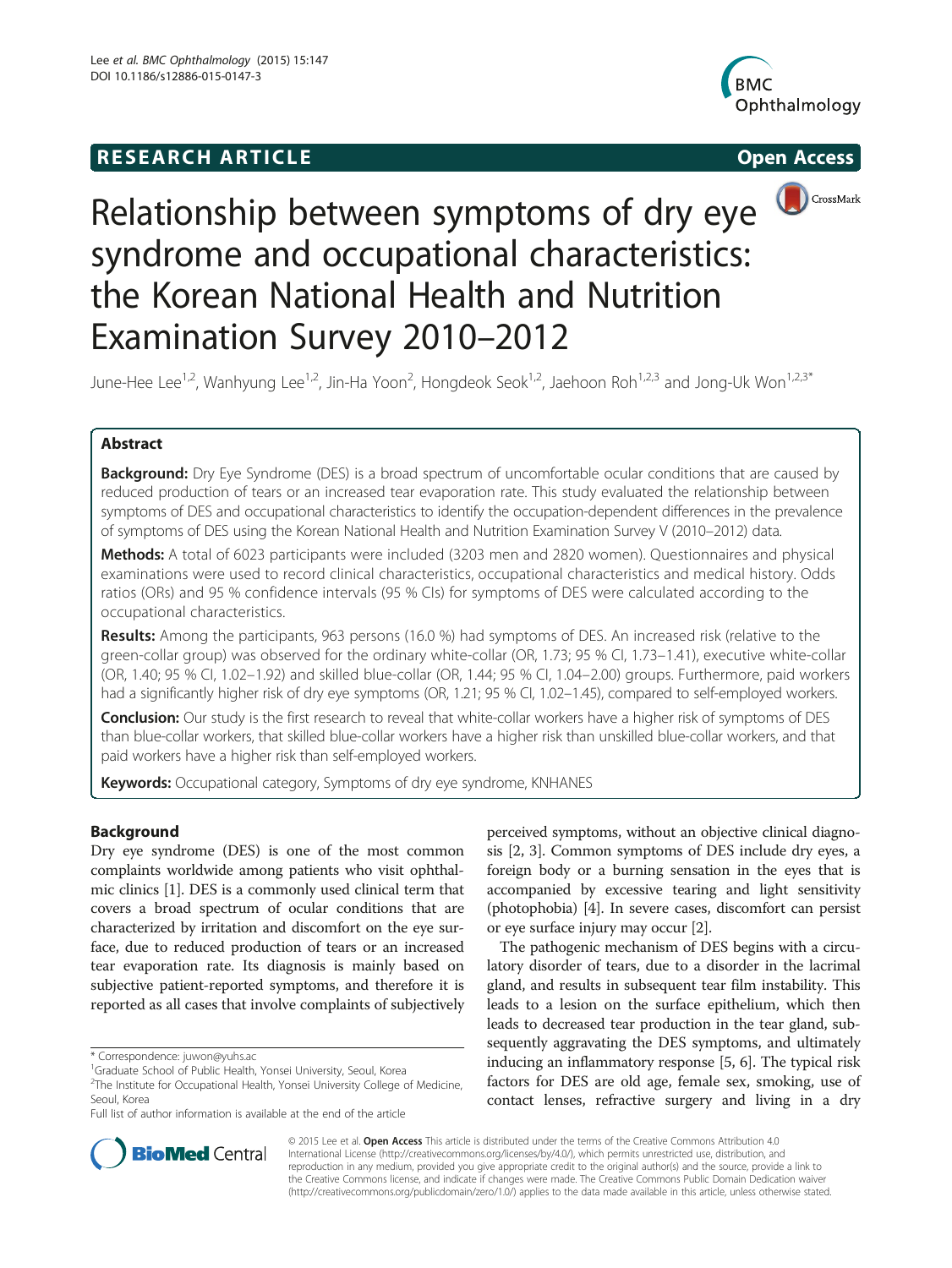environment [\[7](#page-8-0)–[9](#page-8-0)]. There are also reports that DES is significantly associated with both ocular discomfort and psychological states, such as depression and anger, and that it adversely affects the patient's quality of life [\[10, 11](#page-8-0)]. Therefore, DES is no longer a simple pathological state that is limited to ocular disorders, as it has become a broader issue that affects quality of life [[12](#page-8-0)].

The major inclusion criterion that was used in previous studies to assign subjects to the DES group was an affirmative response to the DES-specific symptoms listed in a self-reported questionnaire. One study used selfreported DES symptoms, and reported that the prevalence of DES was higher among adult women than that among adult men (17.9 % vs. 10.5 %); this prevalence was observed to increase with age [\[13\]](#page-8-0). Other studies have reported widely differing prevalences (5–30 %) among adults who were ≥50 years old [\[14](#page-8-0)–[16\]](#page-8-0). In South Korea, a DES prevalence of 14.4 % in the general population was derived from DES-related data in the Korean National Health and Nutrition Examination Survey (KNHANES) (2010–2011) [\[17\]](#page-8-0). However, while researchers have extensively studied the age-related prevalence and general factors for DES, few studies have investigated the occupational characteristics of DES.

Interestingly, one study that investigated DES-related occupational characteristics reported that DES was positively related to the frequency of eye blinking, and that a prolonged duration of working at a video display terminal increased the prevalence of DES [[18](#page-8-0)]. As DES can affect quality of life and psychological status, thus potentially limiting an individual's productivity, it is important to identify high-risk occupational groups [\[10](#page-8-0), [11\]](#page-8-0). To address this issue, the present study aimed to evaluate the relationship between symptoms of DES and occupational characteristics, thus identifying the occupation-dependent differences in the prevalence of symptoms of DES. Using KNHANES data, which is representative of the health and nutritional conditions of all South Koreans, occupational categories with a high risk of symptoms of DES can then be identified and investigated to reveal data for establishing basic strategies to prevent DES [\[19\]](#page-8-0).

### Methods

#### Subjects

KNHANES is a cross-sectional, population-based and nationally representative survey of the health and nutritional status of Korean civilians, and is managed by the Korean Centers for Disease Control and Prevention (KCDC) [\[20](#page-8-0)]. The participants are chosen using proportional systematic sampling with multistage stratification based on sex, geographical area and age-groups via household registries [[20](#page-8-0)]. Trained interviewers administer questionnaires regarding the participants' demographic, socioeconomic, dietary and medical history, and examiners then perform a

physical examination either at the participant's home or at mobile examination centers. All participants provided their written informed consent before participating in KNHANES. And then the present study's design was approved by the institutional review board (IRB) of Korean Centers for Disease Control and Prevention (IRB: 2010- 02CON-21-C, 2011-02CON-06-C, 2012-01EXP-01-2C).

For this study, we obtained 3 years of survey data from KNHANES V (2010–2012), which included 25,534 individuals. To evaluate the relationship between DES and the participants' occupational characteristics, data from unemployed individuals (e.g., housewives and military servicemen) and individuals who were <25 years old or >65 years old were excluded. Furthermore, participants with missing data regarding their physical examination or answers to the questionnaires were excluded. After these exclusions, data from 6023 participants (men, 3203; women, 2820) were analyzed (Fig. 1).

#### Main variables

DES was defined using a self-questionnaire by answer for DES symptoms. Asking about associated DES symptoms is among the most reliable diagnostic and clinical approaching methods [\[2](#page-8-0), [21\]](#page-8-0), especially since there is no consensus of clinical diagnostic criteria for determining individuals with DES. Therefore, to investigate the prevalence of DES symptoms, subjects were asked the following question: "Until now, have you ever had symptoms of DES before: for example, a sense of irritation or dryness of the eye?" Possible answers were "yes" or "no". Participants who had symptoms of DES were defined as the DES group, and others were defined as the non-DES group.

Next, we defined the participants' socioeconomic status (education, household income and residence). Levels of education were defined as middle school, high school and university. The household income was estimated using standardization methods for classifications of sex and 5-year age groups, and compared to the standard income level for South Korea. The adjusted family income was then used to categorize the household income into

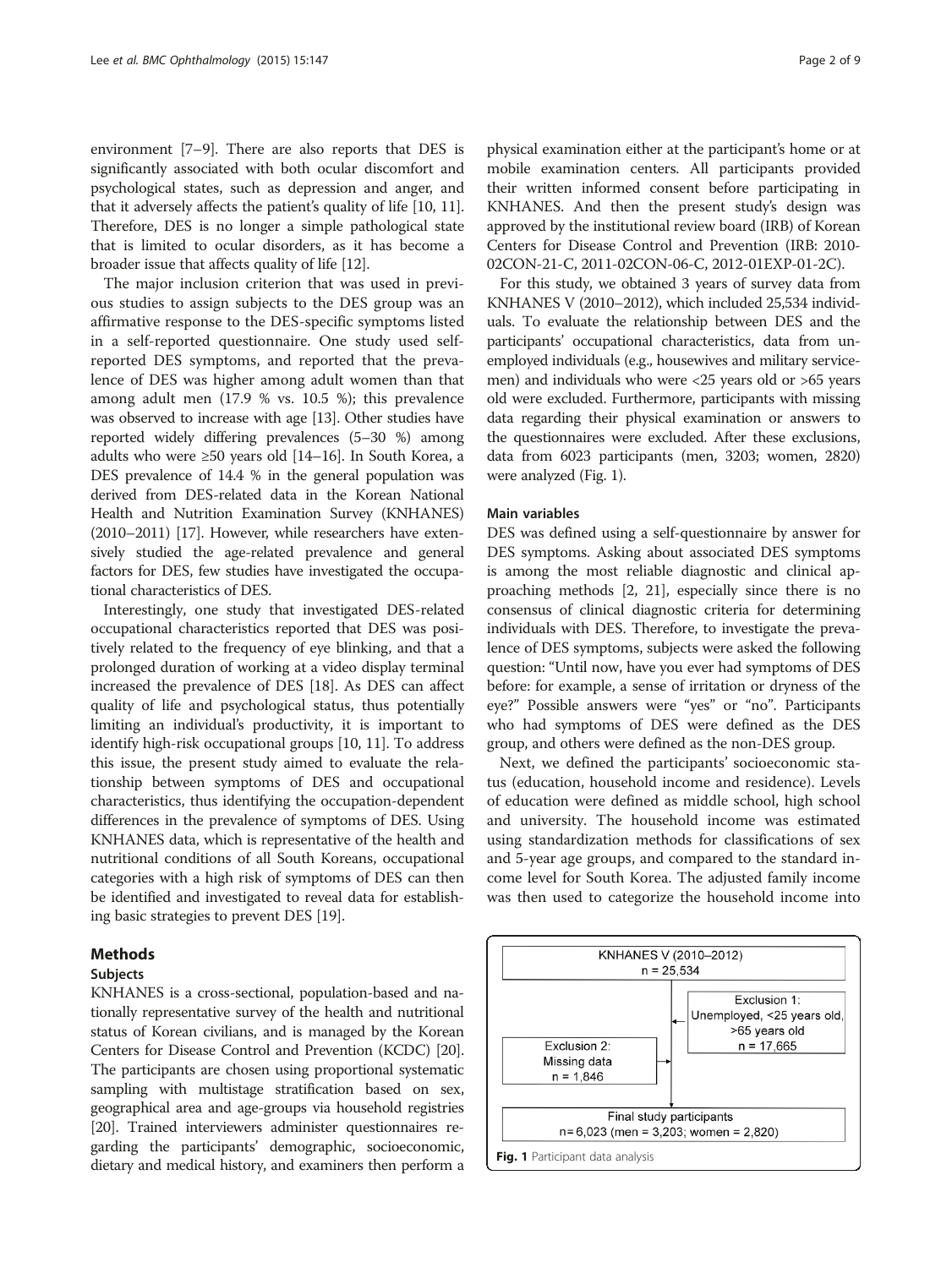quartiles. The residence (urban or rural) was classified primarily via population size, using the Korean administrative units, which define urban areas as having a population of >50,000 people [[22](#page-8-0)]. The degree of obesity was evaluated using the participants' body mass index (BMI,  $\text{kg/m}^2$ ), according to the Korean Society for the Study of Obesity criteria [[23](#page-8-0)].

A self-administered questionnaire was used to investigate health behavioral factors such as a history of smoking, alcohol consumption (never, moderate, severe) and physical activity (no, low-intensity, high-intensity). Smoking history was categorized as never (<100 cigarettes in lifetime), former (had smoked in the past, but no longer smoked) or current smokers (a history smoking at the survey). Heavy alcohol consumption was defined as at least 7 alcoholic beverages twice or more per week for men, or at least 5 alcoholic beverages twice or more per week for women. Physical activity was defined as no activity, low-intensity activity and high-intensity physical activity (>20 min of strenuous activity more than 3 times per week).

Occupational categories were defined as executive whitecollar, ordinary white-collar, pink-collar, green-collar, skilled blue-collar and unskilled blue-collar workers, based on the International Standard Classification of Occupations [\[24](#page-8-0)]. Executive white-collar workers included legislators, senior officials, managers and professionals. Ordinary white-collar workers included technicians and associated professionals. Pink-collar workers were clerks, sales persons or customer service workers. Green-collar workers were workers who were employed in agriculture, fishery or forestry. Skilled blue-collar workers included crafts persons, plant and machinery operators or assemblers. Unskilled blue-collar workers were defined as elementary workers.

Work type, work duration (h/week, categorized using the median value), work status (paid worker, self-employed worker, unpaid family worker), daily mean sunlight exposure and exposure to secondhand smoke at an indoor working place were defined using the health interview and health examination survey results from KNHANES V.

#### Statistical analysis

The data were analyzed using SAS software (version 9.3, SAS Institute Inc., Cary, NC). Chi-squared tests with weighted analysis were used to compare differences in the baseline characteristics according to DES symptoms. In this study, 2 different logistic regression models were used to assess the relationship between occupational characteristics and DES symptoms: Model I was adjusted for age, sex and BMI, while Model II was adjusted for, age, sex, BMI, socioeconomic status (education, household income, and residence) and health behavioral factors (alcohol drinking, smoking and physical activity). Differences with a P-value of <0.05 in the two-tailed analyses were considered to be statistically significant.

#### **Results**

In the study population ( $n = 6023$ ), the weighted distribution according to sex was 51.88 % ( $n = 3203$ ) for men and 48.12 % ( $n = 2820$ ) for women. The weighted distribution according to age was 18.37 % ( $n = 1078$ ) for participants who were  $25-34$  years old,  $26.63$  % ( $n = 1693$ ) for  $35-44$ years old, 29.33 % ( $n = 1707$ ) for 45–54 years old, and 25.66 % ( $n = 1446$ ) for 55–65 years old. Urban residents (78.86 %;  $n = 4824$ ) outnumbered rural area residents (21.14 %;  $n = 1446$ ). The distribution according to household income was 2081 participants (31.85 %) in the 4th quartile, 1943 (31.68 %) in the 3rd quartile, 1520 (27.45 %) in the 2nd quartile, and 479 (9.02 %) in the 1st quartile. Furthermore, 2311 persons (33.79 %) were university graduates, 2160 (37.47 %) were high school graduates, and 1552 (28.74 %) were middle school graduates. The degree of obesity categories included obese participants ( $n = 2053$ ; 34.59 %), overweight participants ( $n = 1484$ ; 24.21 %), and normal weight participants ( $n = 2486$ ; 41.20 %). Regarding smoking status, the majority of participants were nonsmokers  $(n = 4385; 71.82 \%)$ , including 1330 former smokers; smokers accounted for 28.18 % ( $n = 1638$ ) of the study population. Regarding the exposure to second-hand smoke, 47.40 % ( $n = 2795$ ) of participants stated that they were exposed to it, including 11.94 % ( $n = 660$ ) who stated that they were exposed for  $>1$  h/day to second-hand smoke. Regarding alcohol consumption, 19.23 % ( $n = 1152$ ) of participants were nondrinkers, and among participants who drank alcohol ( $n = 4871$ ; 80.76 %). Among participants who drank alcohol 15.63 % ( $n = 914$ ) were heavy drinkers and 65.13 %  $(n = 914)$  were moderate drinkers. The majority of the participants were physically no exercise group ( $n = 3846$ ; 64.47 %), while the rest regularly engaged in low-intensity exercise group ( $n = 1871$ ; 30.49 %) or highintensity exercise group ( $n = 306$ ; 5.04 %). The occupational categories included executive white-collar workers  $(n =$ 1410; 21.09 %), ordinary white-collar workers ( $n = 894$ ; 13.30 %), pink-collar workers (n = 1326; 23.51 %), green-collar  $(n = 541; 9.63 %)$ , skilled blue-collar workers ( $n = 1030$ ; 17.54 %), and unskilled blue-collar workers ( $n = 822$ ; 14.93 %). The majority of participants were daytime workers ( $n = 4942$ ; 81.88 %), while evening or night time and night-shift workers accounted for 11.10 % ( $n = 654$ ) and 7.02 % ( $n = 427$ ) of the study population, respectively. The majority of participants worked <43 h/week ( $n = 3081$ ; 51.44 %), while 48.56 % of participants ( $n = 2942$ ) worked ≥43 h/week. Exposure to sunlight was  $\langle 2 \text{ h}/\text{day} \rangle$  for 63.60 % (*n* = 3942) of participants, 2–5 h/day for 22.94 % ( $n = 1325$ ) of participants, and ≥5 h/day for 13.47 % ( $n = 756$ ) of participants (Table [1](#page-3-0)).

Based on the participants' responses, 963 (16.0 %) individuals (men: 10.7 %; women: 21.6 %) reported symptoms of DES. Degree of obesity, smoking status, occupational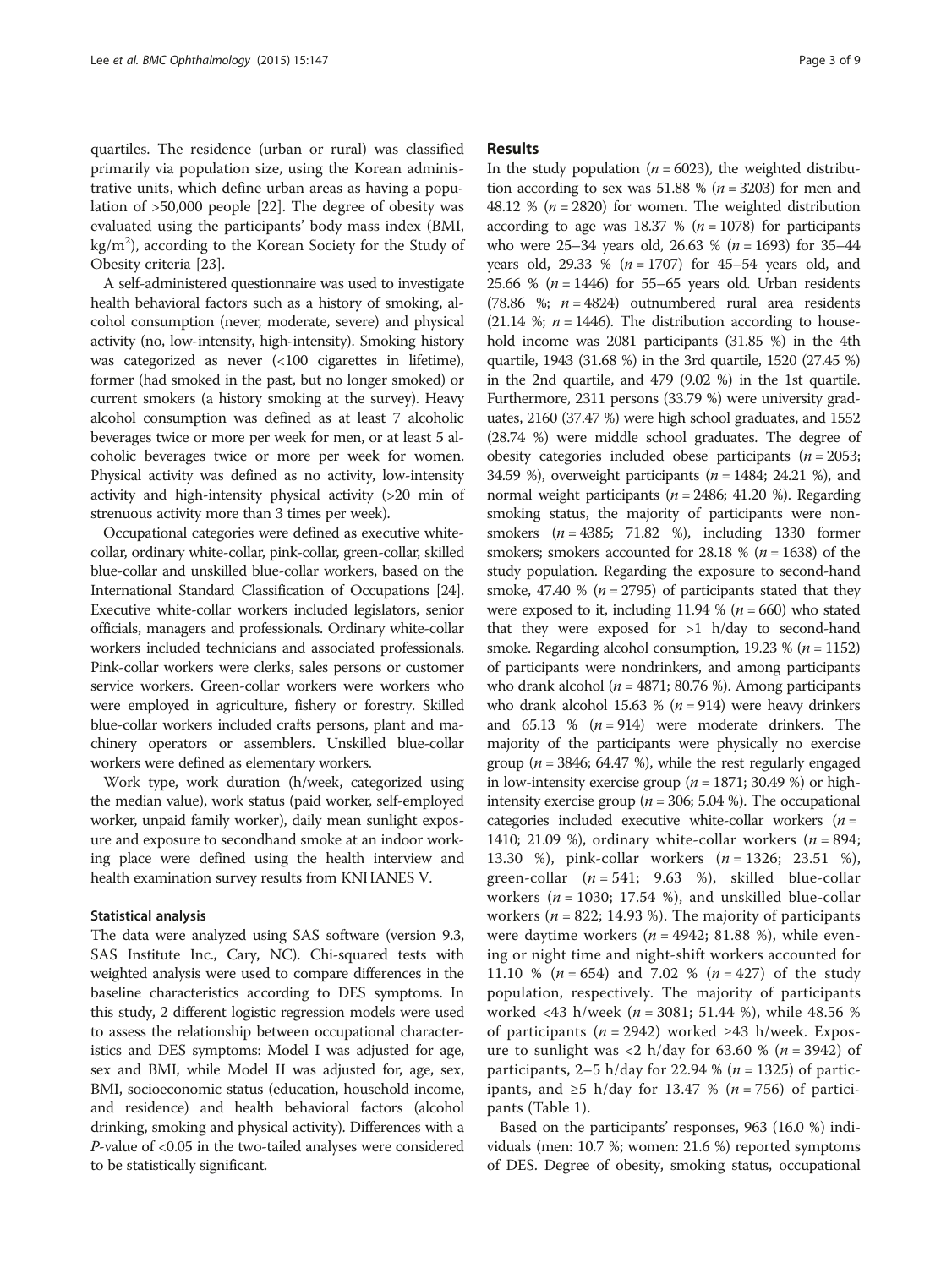<span id="page-3-0"></span>

|                          | Total $(N = 6023)$ |            |                 |
|--------------------------|--------------------|------------|-----------------|
|                          | No.                | $(\%^{a})$ | $\%^{\text{b}}$ |
| Sex                      |                    |            |                 |
| Men                      | 3203               | (53.18)    | 51.88           |
| Women                    | 2820               | (46.82)    | 48.12           |
| Age, years               |                    |            |                 |
| $25 - 34$                | 1078               | (18.20)    | 18.37           |
| $35 - 44$                | 1693               | (28.58)    | 26.63           |
| $45 - 54$                | 1707               | (28.81)    | 29.33           |
| $55 - 65$                | 1446               | (24.41)    | 25.66           |
| Residence                |                    |            |                 |
| Urban                    | 4824               | (80.09)    | 78.86           |
| Rural                    | 1199               | (19.91)    | 21.14           |
| Household income         |                    |            |                 |
| 1 <sup>st</sup> quartile | 479                | (7.95)     | 9.02            |
| 2 <sup>nd</sup> quartile | 1520               | (25.24)    | 27.45           |
| 3rd quartile             | 1943               | (32.26)    | 31.68           |
| 4 <sup>th</sup> quartile | 2081               | (34.55)    | 31.85           |
| Education level          |                    |            |                 |
| Middle school            | 1552               | (25.77)    | 28.74           |
| High school              | 2160               | (35.86)    | 37.47           |
| University               | 2311               | (38.37)    | 33.79           |
| Degree of obesity        |                    |            |                 |
| Normal                   | 2486               | (41.28)    | 41.20           |
| Overweight               | 1484               | (24.64)    | 24.21           |
| Obese                    | 2053               | (34.09)    | 34.59           |
| Smoking                  |                    |            |                 |
| Never                    | 3055               | (50.72)    | 50.34           |
| Former                   | 1330               | (22.08)    | 21.48           |
| Current                  | 1638               | (27.20)    | 28.18           |
| Alcohol consumption      |                    |            |                 |
| Never                    | 1152               | (19.13)    | 19.23           |
| Moderate                 | 3957               | (65.70)    | 65.13           |
| Severe                   | 914                | (15.18)    | 15.63           |
| Physical activity        |                    |            |                 |
| No                       | 3846               | (63.86)    | 64.47           |
| Low-intensity            | 1871               | (31.06)    | 30.49           |
| High-intensity           | 306                | (5.08)     | 5.04            |
| Occupational category    |                    |            |                 |
| Executive white-collar   | 1410               | (23.41)    | 21.09           |
| Ordinary white-collar    | 894                | (14.84)    | 13.30           |
| Pink-collar              | 1326               | (22.02)    | 23.51           |
| Green-collar             | 541                | (8.98)     | 9.63            |
| Skilled blue-collar      | 1030               | (17.10)    | 17.54           |
| Unskilled blue-collar    | 822                | (13.65)    | 14.93           |

| Work period                                             |      |         |       |  |  |  |  |
|---------------------------------------------------------|------|---------|-------|--|--|--|--|
| Day                                                     | 4942 | (82.05) | 81.88 |  |  |  |  |
| Evening or night                                        | 654  | (10.86) | 11.10 |  |  |  |  |
| Shift                                                   | 427  | (7.09)  | 7.02  |  |  |  |  |
| Work status                                             |      |         |       |  |  |  |  |
| Paid worker                                             | 4093 | (67.96) | 65.07 |  |  |  |  |
| Self-employed worker                                    | 1526 | (25.34) | 27.42 |  |  |  |  |
| Unpaid family worker                                    | 404  | (6.71)  | 7.51  |  |  |  |  |
| Work duration, h/week                                   |      |         |       |  |  |  |  |
| < 43                                                    | 2942 | (48.85) | 48.56 |  |  |  |  |
| $\geq 43$                                               | 3081 | (51.15) | 51.44 |  |  |  |  |
| Sunlight exposure, h/day                                |      |         |       |  |  |  |  |
| < 2                                                     | 3942 | (65.45) | 63.60 |  |  |  |  |
| $2 - 5$                                                 | 1325 | (22.00) | 22.94 |  |  |  |  |
| $\geq$ 5                                                | 756  | (12.55) | 13.47 |  |  |  |  |
| Exposure to secondhand smoke at indoor workplace, h/day |      |         |       |  |  |  |  |
| $\Omega$                                                | 3228 | (53.59) | 52.60 |  |  |  |  |
| $0 - 1$                                                 | 2135 | (35.45) | 35.47 |  |  |  |  |
| $\geq$ 1                                                | 660  | (10.96) | 11.94 |  |  |  |  |

#### Table 1 Basic characteristics of the study population (Continued)

a Un-weighted %

b Weighted %

category and employment type were the factors that were significantly associated with symptoms of DES. The DES group consisted of 344 men (34.8 %) and 619 women (65.2 %) ( $P < 0.0001$ ). Distribution according to degree of obesity was 47.2 % of participants in the normal weight group, 23.7 % in the overweight group, and 29.0 % in the obese group, with the obese group having a significantly higher prevalence of symptoms of DES than the overweight group  $(P = 0.0008)$ . Distribution according to smoking status was 60.6 % of participants in the nonsmoking group, 21.0 % in the current smoker group, and 18.38 % in the former smoker group, with current smokers having a higher prevalence of symptoms of DES than the former smokers. Distribution according to alcohol consumption was 69.0 % of participants in the moderate drinker group, 19.3 % in the non-drinker group, and 11.74 % in the heavy drinker group ( $P = 0.0035$ ). The prevalence of symptoms of DES for occupational category was estimated 34.76 % in white-collar workers and 30.99 % in blue-collar workers. Distribution in DES group according to occupational status was 20.3 % of participants in the executive white-collar group, 17.4 % in the ordinary white-collar group, 24.8 % in the pink-collar group, 6.4 % in the green-collar group, 14.5 % in the skilled blue-collar group, and 16.6 % in the unskilled bluecollar group ( $P = 0.0002$ ). Distribution according to work status was 70.6 % of participants in the paid work group,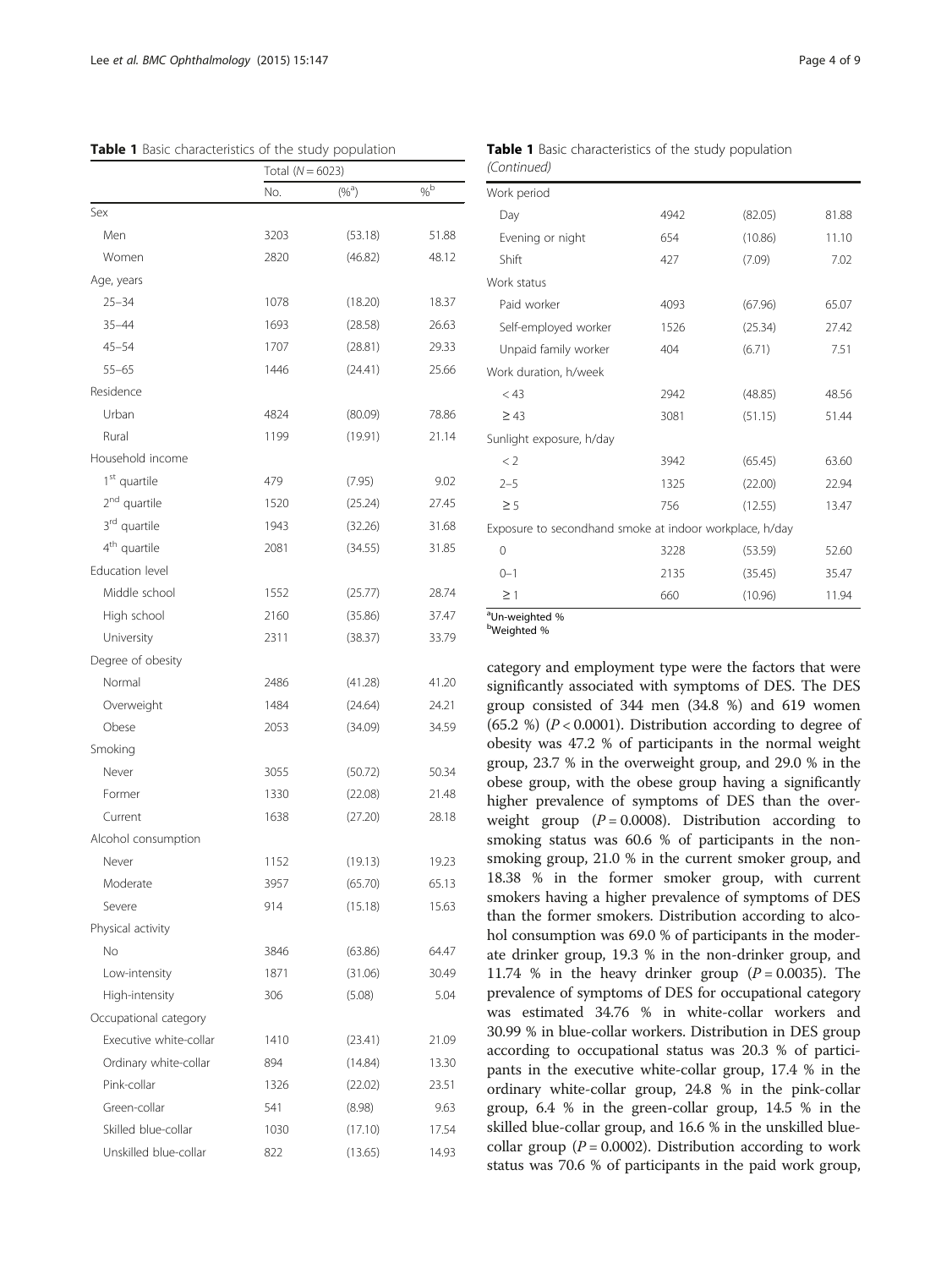21.7 % in the self-employed group, and 7.8 % in the unpaid group (Table [2](#page-5-0)).

Next, we analyzed the symptoms of DES incidence while considering multiple variables that are related to occupational characteristics and sex (Table [3\)](#page-7-0).

As the green-collar group had the lowest prevalence of symptoms of DES, it was used as the reference group. In Model I, the odd ratios (OR) for ordinary whitecollar workers, executive white-collar workers and skilled blue-collar workers were significantly increased to 1.73 (95 % confidence interval [CI], 1.73–1.41), 1.40 (95 % CI, 1.02–1.92) and 1.44 (95 % CI, 1.04–2.00), respectively. Similar results were also obtained in Model II for ordinary white-collar workers (OR, 1.70; 95 % CI, 1.18–2.45), skilled blue-collar workers (OR, 1.48; 95 % CI, 1.05–2.10) and unskilled blue-collar workers (OR, 1.39; 95 % CI, 1.00–1.95).

When self-employed workers were used as the reference group, paid workers exhibited significantly higher ORs in Model I (OR, 1.21; 95 % CI, 1.02–1.45) and in Model II (OR, 1.22; 95 % CI, 1.02–1.46).

#### **Discussion**

In the literature, various studies have reported the risk factors for DES, which include aging, medication, underlying pathological conditions and refractory surgery, although the association between DES and occupational conditions has not been adequately described. This study is the first one to examine the relationship between symptoms of DES and various occupational characteristics. To include only occupational factors as independent variables, we excluded unemployed participants and only included individuals who were 25–65 years old (the general working age in South Korea).

Based on the results of this study, white-collar workers had a higher risk of symptoms of DES than blue-collar workers (when using green-collar workers as the reference group). This finding allows us to conclude that symptoms of DES are influenced more by dry environments or occupations that involve intensive use of the eyes, such as prolonged work with documents or at a computer, rather than by exposure to microparticles or organic solvents. Our study was different from the previous studies. One study has also reported that working at a video display terminal increased the incidence of DES [[25\]](#page-8-0), although that study only evaluated office workers, and no comparison was made to other occupational categories. Furthermore, one study analyzed the occupational characteristics of DES, and reported that no significant results were found for the analysis categories [[17\]](#page-8-0), although these groups included unemployed subjects. Therefore, our findings are significant, as we have determined that office work is a more significant risk factor than manufacturing work.

Our finding that the green-collar workers had the lowest prevalence of symptoms of DES was different from our assumption, because we anticipated that outdoor works would lead to a higher prevalence of symptoms of DES, due to dust and ultraviolet radiation exposure. However, this finding is consistent with that of a previous study, which reported that the outdoor ambient humidity and environment had limited effects on the incidence of DES [\[26](#page-8-0)]. In addition, our assumption that age would be an important factor in the prevalence of symptoms of DES was also incorrect, likely because a high proportion of the older workers were employed in the Korean agriculture and fishing industries, and they exhibited a low prevalence of DES [\[27\]](#page-8-0). This finding is similar to the findings of a previous study that investigated the relationship between DES and Korean geographical characteristics [[27](#page-8-0)]. Therefore, it appears that the prevalence of symptoms of DES are more closely related to an indoor work environment, rather than to the frequency of outdoor activities or age, among South Korean green-collar workers [[28](#page-8-0)].

In the present study, sex, smoking status and occupational categories were significantly related to the prevalence of DES. Higher prevalence rates were observed among women (compared to among men), smokers (both current and former smokers), and among pinkcollar workers (compared to green-collar workers). Interestingly, unskilled blue-collar workers exhibited a significantly higher incidence of symptoms of DES in Model II, although they also had a lower risk of symptoms of DES (relative to skilled blue-collar workers). This finding may be related to the Korean practice of promoting unskilled blue-collar workers to skilled bluecollar work, with a transition from manual work to white-collar work, such as video display terminal and document work, as they become more experienced and assume additional responsibility.

The finding that paid workers had a higher risk of symptoms of DES than self-employed workers can be attributed to the autonomy of self-employed workers to regulate their workplace environments. Similarly, the prevalence of symptoms of DES among paid white-collar workers is assumed to have been influenced by the degree to which they could control their workplace environments, which may explain why executive white-collar workers had a lower risk of symptoms of DES in Model I than ordinary white-collar workers. This explanation would indicate that higher autonomy in the workplace has a preventive effect on symptoms of DES, whereby white-collar work provides more workplace environmental autonomy (and a lower risk of symptoms of DES) than blue-collar work. However, this hypothesis requires validation in further studies. In addition, further studies are needed to confirm the higher risk of symptoms of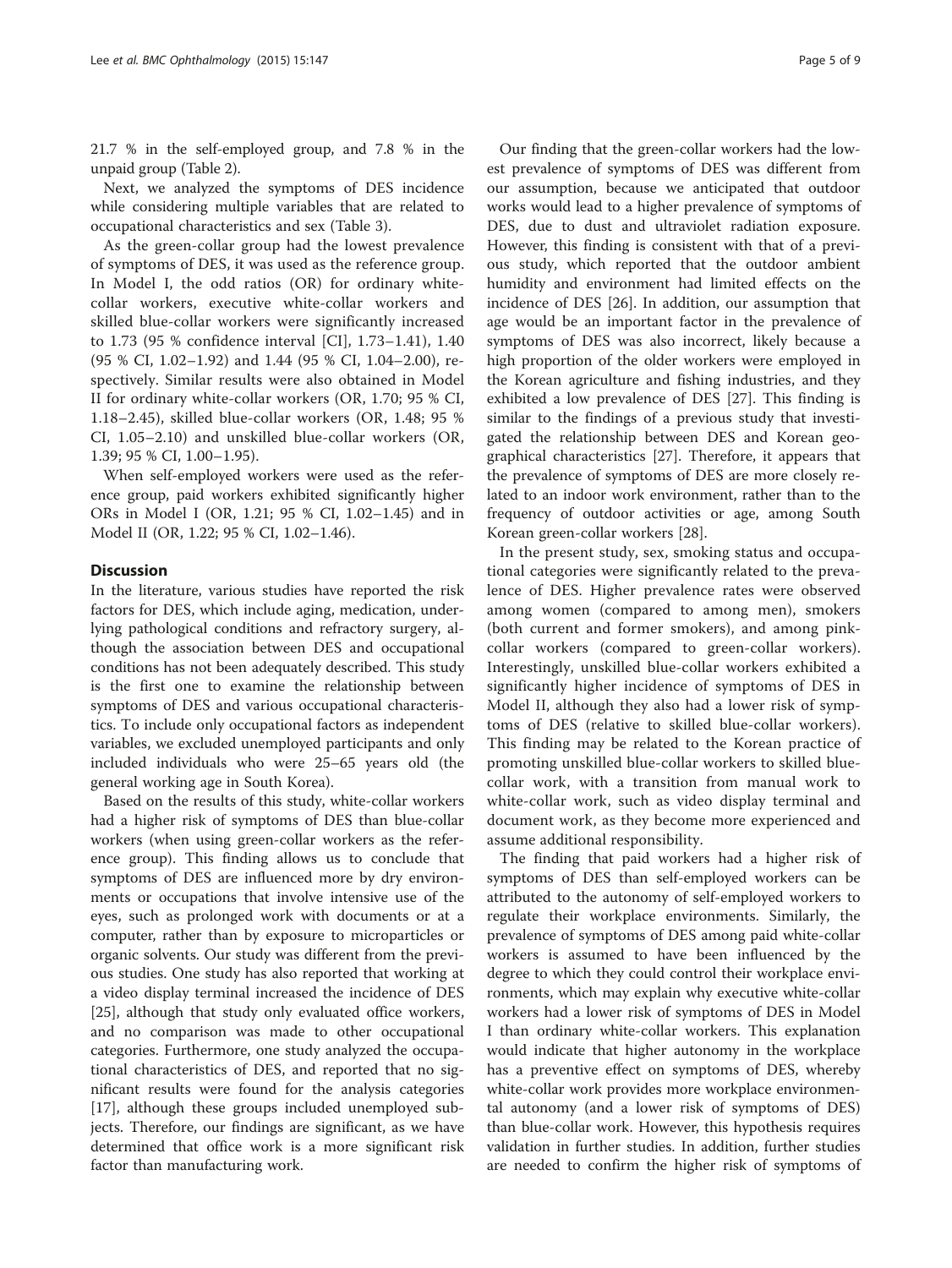<span id="page-5-0"></span>Table 2 Association between variables and symptoms of dry eye syndrome

|                          |     | DES group ( $N = 963$ ) |        | Non-DES group $(N = 5060)$ |           |        |             |
|--------------------------|-----|-------------------------|--------|----------------------------|-----------|--------|-------------|
|                          | No. | $(\%^{a})$              | $\%$ b | No.                        | $(%^{a})$ | $\%$ b | $P$ -value* |
| Sex                      |     |                         |        |                            |           |        | < 0.0001    |
| Men                      | 344 | (35.72)                 | 34.79  | 2859                       | (56.50)   | 55.08  |             |
| Women                    | 619 | (64.28)                 | 65.21  | 2201                       | (43.50)   | 44.92  |             |
| Age, years               |     |                         |        |                            |           |        | 0.1700      |
| $25 - 34$                | 194 | (20.51)                 | 20.77  | 884                        | (17.76)   | 17.93  |             |
| $35 - 44$                | 250 | (26.43)                 | 24.17  | 1443                       | (28.99)   | 27.09  |             |
| $45 - 54$                | 281 | (29.70)                 | 30.71  | 1426                       | (28.65)   | 29.07  |             |
| $55 - 65$                | 221 | (23.36)                 | 24.35  | 1225                       | (24.61)   | 25.91  |             |
| Residence                |     |                         |        |                            |           |        | 0.4746      |
| Urban                    | 775 | (80.48)                 | 80.22  | 4049                       | (80.02)   | 78.60  |             |
| Rural                    | 188 | (19.52)                 | 19.78  | 1011                       | (19.98)   | 21.40  |             |
| Household income         |     |                         |        |                            |           |        | 0.3838      |
| $1st$ quartile           | 68  | (7.06)                  | 7.82   | 411                        | (8.12)    | 9.24   |             |
| 2 <sup>nd</sup> quartile | 246 | (25.55)                 | 27.62  | 1274                       | (25.18)   | 27.42  |             |
| $3^{\rm rd}$ quartile    | 289 | (30.01)                 | 30.30  | 1654                       | (32.69)   | 31.94  |             |
| $4th$ quartile           | 360 | (37.38)                 | 34.26  | 1721                       | (34.01)   | 31.40  |             |
| Education level          |     |                         |        |                            |           |        | 0.9961      |
| Middle school            | 246 | (25.55)                 | 28.66  | 1306                       | (25.81)   | 28.75  |             |
| High school              | 352 | (36.55)                 | 37.39  | 1808                       | (35.73)   | 37.49  |             |
| University               | 365 | (37.90)                 | 33.95  | 1946                       | (38.46)   | 33.76  |             |
| Degree of obesity        |     |                         |        |                            |           |        | 0.0008      |
| Normal                   | 460 | (47.77)                 | 47.24  | 2026                       | (40.04)   | 40.07  |             |
| Overweight               | 222 | (23.05)                 | 23.73  | 1262                       | (24.94)   | 24.30  |             |
| Obese                    | 281 | (29.18)                 | 29.03  | 1772                       | (35.02)   | 35.63  |             |
| Smoking                  |     |                         |        |                            |           |        | < 0.0001    |
| Never                    | 600 | (62.31)                 | 60.66  | 2455                       | (48.52)   | 48.41  |             |
| Former                   | 176 | (18.28)                 | 18.38  | 1154                       | (22.81)   | 22.06  |             |
| Current                  | 187 | (19.42)                 | 20.96  | 1451                       | (28.68)   | 29.53  |             |
| Alcohol consumption      |     |                         |        |                            |           |        | 0.0035      |
| Never                    | 203 | (21.08)                 | 19.25  | 949                        | (18.75)   | 19.23  |             |
| Moderate                 | 646 | (67.08)                 | 69.01  | 3311                       | (65.43)   | 64.41  |             |
| Severe                   | 114 | (11.84)                 | 11.74  | 800                        | (15.81)   | 16.36  |             |
| Physical activity        |     |                         |        |                            |           |        | 0.3917      |
| No                       | 646 | (67.08)                 | 65.92  | 3200                       | (63.24)   | 64.20  |             |
| Low-intensity            | 278 | (28.87)                 | 29.94  | 1593                       | (31.48)   | 30.59  |             |
| High-intensity           | 39  | (4.05)                  | 4.14   | 267                        | (5.28)    | 5.20   |             |
| Occupational category    |     |                         |        |                            |           |        | 0.0002      |
| Executive white-collar   | 222 | (23.05)                 | 20.33  | 1188                       | (23.48)   | 21.24  |             |
| Ordinary white-collar    | 170 | (17.65)                 | 17.39  | 724                        | (14.31)   | 12.53  |             |
| Pink-collar              | 221 | (22.95)                 | 24.80  | 1105                       | (21.84)   | 23.27  |             |
| Green-collar             | 68  | (7.06)                  | 6.36   | 473                        | (9.35)    | 10.24  |             |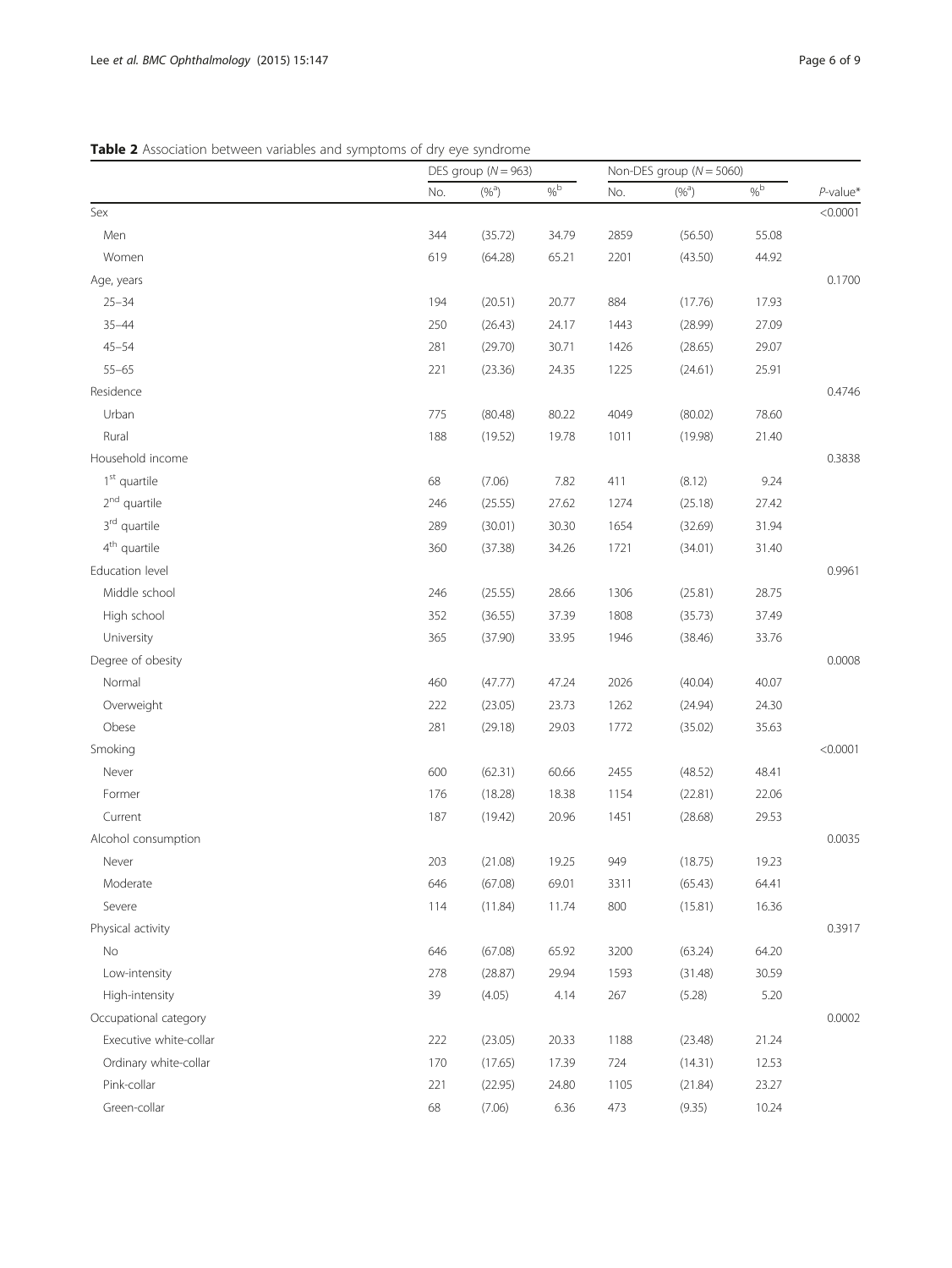Table 2 Association between variables and symptoms of dry eye syndrome (Continued)

| Skilled blue-collar                                     | 135 | (14.02) | 14.53 | 895  | (17.69) | 18.10 |        |
|---------------------------------------------------------|-----|---------|-------|------|---------|-------|--------|
| Unskilled blue-collar                                   | 147 | (15.26) | 16.59 | 675  | (13.34) | 14.62 |        |
| Work period                                             |     |         |       |      |         |       | 0.2119 |
| Day                                                     | 783 | (81.31) | 82.08 | 4159 | (82.19) | 81.84 |        |
| Evening or night                                        | 121 | (12.56) | 12.20 | 533  | (10.53) | 10.90 |        |
| Shift                                                   | 59  | (6.13)  | 5.71  | 368  | (7.27)  | 7.26  |        |
| Work duration, h/week                                   |     |         |       |      |         |       | 0.1519 |
| $<$ 43                                                  | 496 | (51.51) | 51.32 | 2446 | (48.34) | 48.05 |        |
| $\geq 43$                                               | 467 | (48.49) | 48.68 | 2614 | (51.66) | 51.95 |        |
| Work status                                             |     |         |       |      |         |       | 0.0012 |
| Paid worker                                             | 689 | (71.55) | 70.58 | 3404 | (67.27) | 64.04 |        |
| Self-employed worker                                    | 201 | (20.87) | 21.65 | 1325 | (26.19) | 28.50 |        |
| Unpaid family worker                                    | 73  | (7.58)  | 7.76  | 331  | (6.54)  | 7.46  |        |
| Sunlight exposure, h/day                                |     |         |       |      |         |       | 0.1156 |
| < 2                                                     | 666 | (69.16) | 67.48 | 3276 | (64.74) | 62.87 |        |
| $2 - 5$                                                 | 190 | (19.73) | 20.49 | 1135 | (22.43) | 23.39 |        |
| $\geq$ 5                                                | 107 | (11.11) | 12.04 | 649  | (12.83) | 13.73 |        |
| Exposure to secondhand smoke at indoor workplace, h/day |     |         |       |      |         |       | 0.7270 |
| $\mathsf{O}\xspace$                                     | 532 | (55.24) | 53.26 | 2696 | (53.28) | 52.47 |        |
| $0 - 1$                                                 | 332 | (34.48) | 35.63 | 1803 | (35.63) | 35.44 |        |
| $\geq$ 1                                                | 99  | (10.28) | 11.11 | 561  | (11.09) | 12.09 |        |

DES dry eye syndrome

\*Weighted P-value

DES for paid workers (compared to self-employed workers), as other factors, such as work intensity and work-related stresses, may also affect the incidence of symptoms of DES.

This study's findings demonstrate that indoor workers have a higher prevalence of DES than workers who are employed in agricultural work. A particularly high risk of DES was noted for white-collar workers, which is consistent with the findings of previous studies. However, to our knowledge, this study is the first to reveal that white-collar workers had a higher risk of DES than blue-collar workers, although this aspect requires further investigation in future studies. An important implication of these findings is that the change in the incidence of DES may be related to changes in work environment that are associated with hierarchical changes among skilled and unskilled blue-collar workers. Furthermore, in addition to the established risk factors for DES (old age, female sex, smoking, use of contact lenses, refractory surgery and dry environment), this study revealed that ordinary white-collar, skilled blue-collar and unskilled blue-collar workers were at an increased risk of DES. Therefore, although the study design precludes the direct application of the occupation-related risk of DES in determining an individual's risk of DES (given the differences among the occupational categories), it is advisable to seriously consider these occupation-related risk factors when a patient is clinically diagnosed with DES. Finally, the fact that paid workers had a significantly higher risk of DES, compared to self-employed workers, is a novel finding. Thus, the results of this study are expected to arouse a keen interest in DES-related occupational factors, and to motivate continued research efforts to evaluate the relationship between DES and occupational characteristics.

The strength of this study is that its findings are based on an authoritative nationwide database. By using data from the recent KNHANES, the results of our analysis can be considered representative of the national Korean status and tendencies. Furthermore, our sample size  $(n = 6023)$ exceeds that of the largest previous study of DES [\[13](#page-8-0)]. Finally, the associations between multiple occupational characteristics and the risk of DES were established, which has not been observed in previous studies, due to the lack of controlling for non-occupational variables. Therefore, this study's findings are significant, as they present the first statistically significant conclusions regarding symptoms of DES-related occupational risk factors.

Un-weighted % <sup>b</sup>Weighted %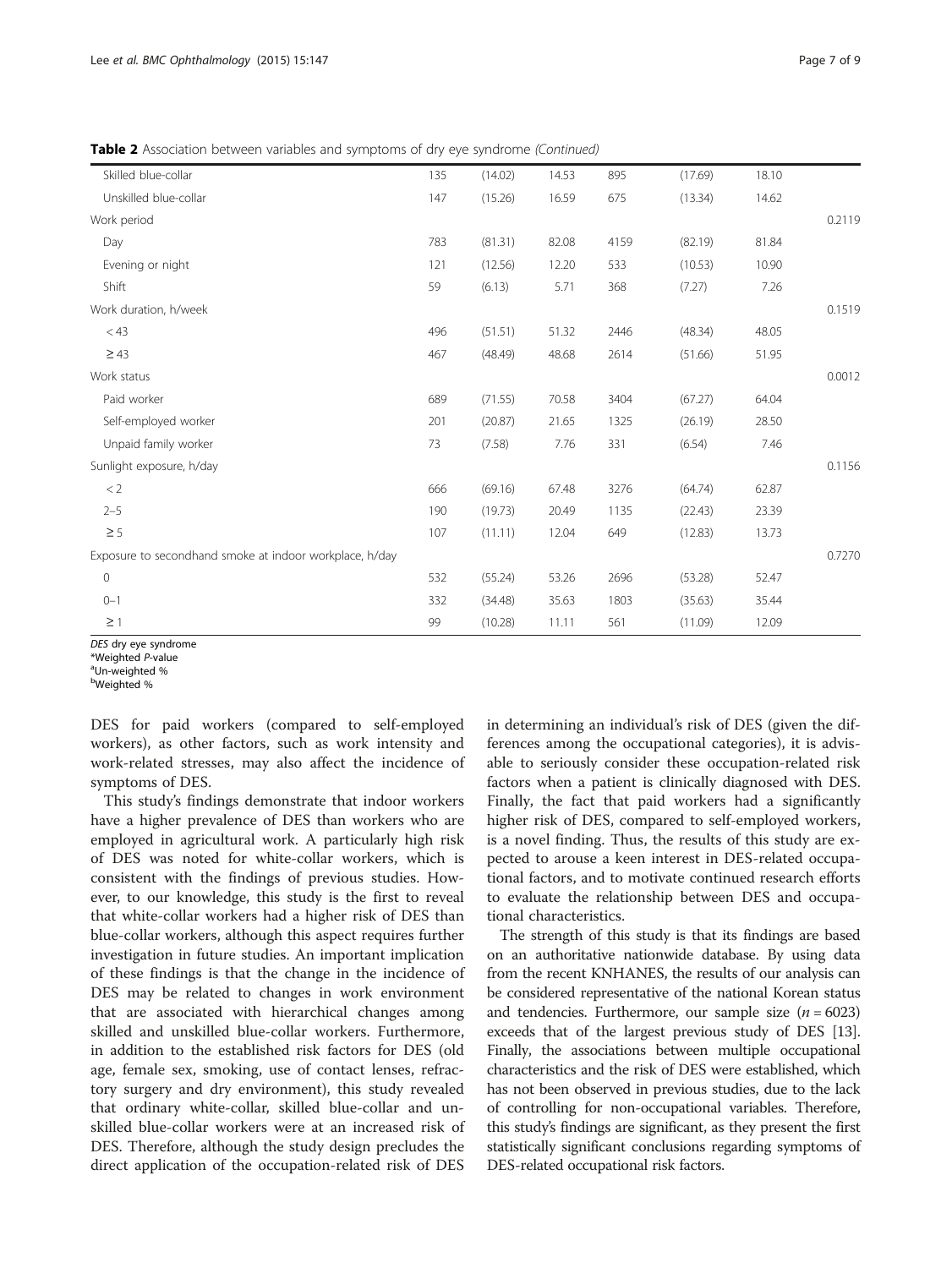|                                                         | Model l <sup>a</sup> |                 |       |      | Model II <sup>b</sup> |                |  |  |
|---------------------------------------------------------|----------------------|-----------------|-------|------|-----------------------|----------------|--|--|
|                                                         | <b>OR</b>            | 95 % CI         | P     | OR   | 95 % CI               | $\overline{P}$ |  |  |
| Occupational category                                   |                      |                 |       |      |                       |                |  |  |
| Executive white-collar                                  | 1.40                 | $(1.02 - 1.92)$ | 0.035 | 1.36 | $(0.95 - 1.96)$       | 0.096          |  |  |
| Ordinary white-collar                                   | 1.73                 | $(1.73 - 2.41)$ | 0.001 | 1.70 | $(1.18 - 2.45)$       | 0.005          |  |  |
| Pink-collar                                             | 1.25                 | $(0.92 - 1.69)$ | 0.152 | 1.26 | $(0.90 - 1.75)$       | 0.181          |  |  |
| Green-collar                                            | 1.00                 |                 |       | 1.00 |                       |                |  |  |
| Skilled blue-collar                                     | 1.44                 | $(1.04 - 2.00)$ | 0.028 | 1.48 | $(1.05 - 2.10)$       | 0.027          |  |  |
| Unskilled blue-collar                                   | 1.33                 | $(0.97 - 1.82)$ | 0.079 | 1.39 | $(1.00 - 1.95)$       | 0.053          |  |  |
| Work period                                             |                      |                 |       |      |                       |                |  |  |
| Day                                                     | 1.00                 |                 |       | 1.00 |                       |                |  |  |
| Evening or night                                        | 1.08                 | $(0.87 - 1.33)$ | 0.507 | 1.07 | $(0.86 - 1.33)$       | 0.555          |  |  |
| Shift                                                   | 0.99                 | $(0.74 - 1.32)$ | 0.933 | 1.00 | $(0.75 - 1.33)$       | 0.974          |  |  |
| Work duration, h/week                                   |                      |                 |       |      |                       |                |  |  |
| < 43                                                    | 1.00                 |                 |       | 1.00 |                       |                |  |  |
| $\geq 43$                                               | 0.93                 | $(0.81 - 1.07)$ | 0.328 | 0.92 | $(0.80 - 1.07)$       | 0.274          |  |  |
| Work status                                             |                      |                 |       |      |                       |                |  |  |
| Paid worker                                             | 1.21                 | $(1.02 - 1.45)$ | 0.033 | 1.22 | $(1.02 - 1.46)$       | 0.029          |  |  |
| Self-employed worker                                    | 1.00                 |                 |       | 1.00 |                       |                |  |  |
| Unpaid family worker                                    | 0.95                 | $(0.70 - 1.28)$ | 0.728 | 0.96 | $(0.71 - 1.31)$       | 0.802          |  |  |
| Sunlight exposure h/day                                 |                      |                 |       |      |                       |                |  |  |
| < 2                                                     | 1.00                 |                 |       | 1.00 |                       |                |  |  |
| $2 - 5$                                                 | 0.95                 | $(0.79 - 1.13)$ | 0.536 | 0.96 | $(0.80 - 1.15)$       | 0.679          |  |  |
| $\geq$ 5                                                | 1.01                 | $(0.80 - 1.27)$ | 0.943 | 1.06 | $(0.83 - 1.35)$       | 0.631          |  |  |
| Exposure to secondhand smoke at indoor workplace, h/day |                      |                 |       |      |                       |                |  |  |
| $\mathbf 0$                                             | 1.00                 |                 |       | 1.00 |                       |                |  |  |
| $0 - 1$                                                 | 0.91                 | $(0.78 - 1.06)$ | 0.221 | 0.90 | $(0.77 - 1.06)$       | 0.199          |  |  |
| $\geq$ 1                                                | 0.99                 | $(0.78 - 1.25)$ | 0.899 | 0.97 | $(0.77 - 1.28)$       | 0.822          |  |  |

<span id="page-7-0"></span>Table 3 Multivariable analysis of gender-based relationship between occupational characteristics and symptoms of dry eye syndrome

OR odds ratio, CI confidence interval,  $P$  p-value

<sup>a</sup> Model I: Adjusted for age, sex and body mass index

b<br>Model II: Adjusted for the variables in Model I, as well as socioeconomic status (education, household income and residence) and health behavioral factors (alcohol drinking, smoking and physical activity)

One limitation of this study is that the symptoms of DES were based on a self-reported questionnaire. This study applied a self-reported questionnaire for DES diagnosis, because the use of a self-reported questionnaire is common in DES-related studies and its reliability has been clinically verified [[21, 29\]](#page-8-0). Moreover, to estimate the symptoms of DES which has dryness and irritations that are the most reliable symptoms to diagnose DES. [[30](#page-8-0)–[32](#page-8-0)]. Clinically, medications to mitigate clinical symptoms are generally administered based on patient complaints [\[33](#page-8-0)]. For this reason, the use of self-reported questionnaire is thought to be one of the most reliable methods to diagnose DES. Another limitation of this study was its cross-sectional design, which precludes us from

determining the causal direction of the relationship between DES and occupational characteristics.

#### Conclusions

This study tries to find the risk of symptoms of DES from the perspective of occupational category. This is the first study to reveal that white-collar workers have a higher risk of symptoms of DES than blue-collar workers, that skilled blue-collar workers have a higher risk than unskilled bluecollar workers, and that paid workers have a higher risk than self-employed workers, that shows autonomy at the workplace is also important factor to estimate the risk of symptoms of DES.